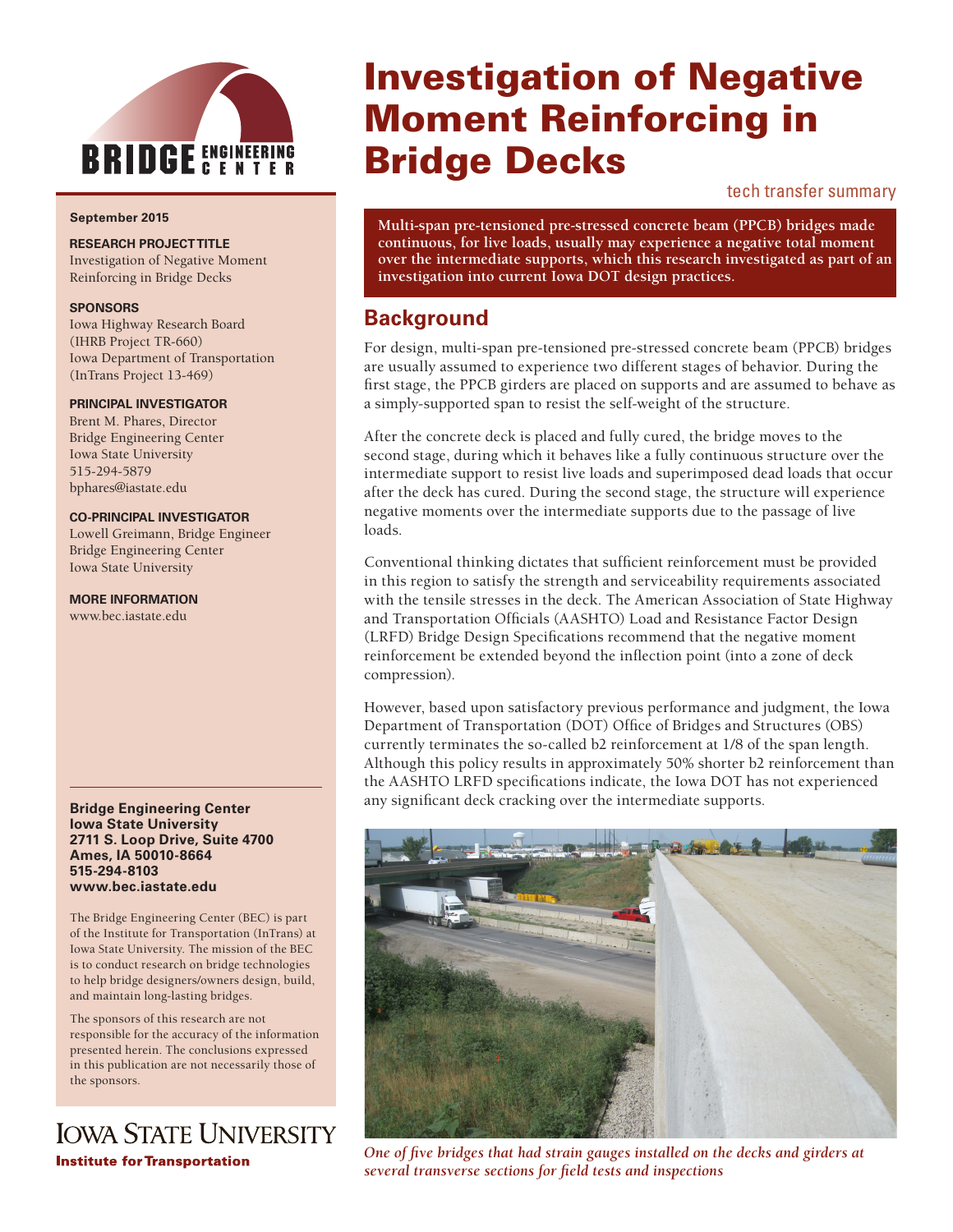

*moments in a two-span continuous bridge*

# **Problem Statement**

This research was undertaken to provide evidence as to the appropriateness of current OBS policy so it could be modified if needed.

# **Objectives**

- Investigate the Iowa DOT OBS policy regarding the required amount of b2 reinforcement to provide negative moment continuity
- Investigate the OBS policy regarding the termination length of b2 reinforcement
- Investigate the impact of the b2 reinforcement termination pattern
- Investigate the effect of secondary moments on the performance of PPCB bridges



*Sufficient reinforcement (longitudinal continuous deck reinforcement (b1) plus additional longitudinal reinforcement over the intermediate supports (b2)) is needed to satisfy the strength and serviceability requirements within the negative moment region*

# **Research Methodology**

Each project task was developed based on lessons learned from the previous task.

## Task 1 – Information Gathering

A literature search was conducted to collect information on the design of negative moment reinforcement for PPCB bridges. The current domestic state of the practice with regard to continuity and the associated design of b2 reinforcement and termination were also collected through a web-based survey.

## Task 2 – Field Tests and Inspections

Field tests and inspections were conducted on five bridges with diverse geometric properties (width, span length, skew angle, girder type, number of spans, and number of girders) to study the actual behavior of typical PPCB bridges. Strain gauges were installed on the decks and girders at several transverse sections.

A known snooper truck then crossed the bridges along several longitudinal paths, generating longitudinal strain profiles. Strain profiles were used to study general bridge performance and to calibrate analytical models.

## Task 3 – Analytical Modeling

A significant focus of the research was to investigate the effects of b2 reinforcement on both skewed and non-skewed bridges with bulb-tee girders. From the five field-tested bridges, Bridge A (on Meredith Drive over I-35/I-80) with a smaller skew angle and Bridge B (on I-80 over US 65) with a larger skew angle were selected for further study with calibrated three-dimensional finite element models.

The finite element models were highly discretized in such a way that the behavior of an individual b2 reinforcement could be evaluated. These models were then used to conduct parametric studies.

Three different types of models for Bridge A were used in the parametric studies: Model 1 - Uncracked Deck, Model 2 - Cracked Deck, and Model 3 - Cracked Deck with Cracked Pier Diaphragm. The length, area, and distribution pattern of the b2 reinforcement were the primary parameters of the study. Linear static analysis was used to conduct the parametric studies with live load (equivalent UDL) and 56-day shrinkage load.

The parametric studies of Bridge B were conducted similar to that for Bridge A to demonstrate the effect of skew angle coupled with changes in the b2 reinforcing details. In addition, one bridge was selected to study the significance of secondary moment at the intermediate supports.

## Task 4 – Reporting the Recommendations

A final report was developed to present all the observations, conclusions, and recommendations on the design of negative bending moment b2 reinforcement of multi-span continuous PPCB bridges.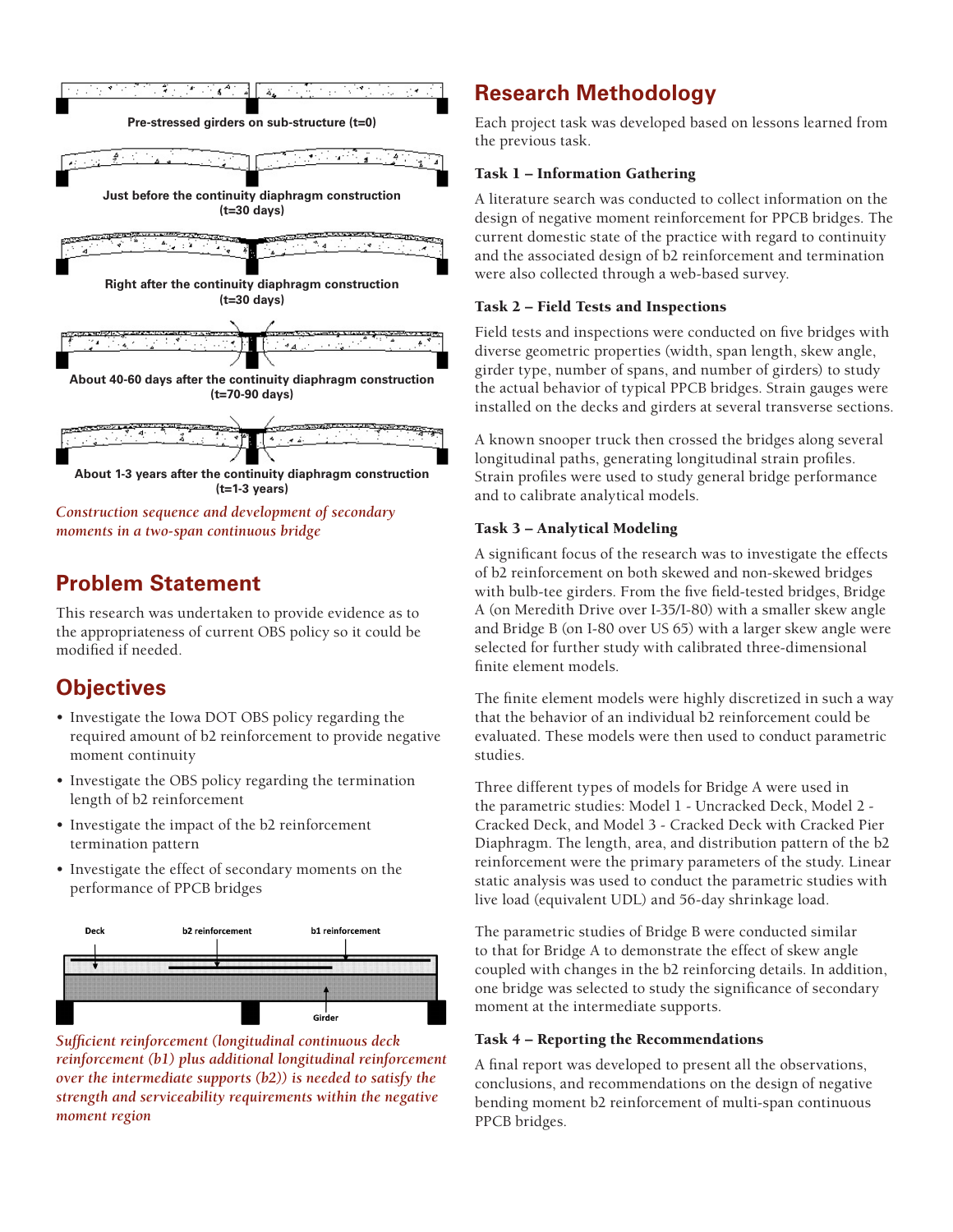# **Key Findings**

#### Literature Review

In PPCB bridges, the predominant mode of deck cracking is transverse cracking, which usually occurs over the transverse reinforcement. The effects of numerous contributing factors and mitigation procedures are not yet fully understood.

Most research work has focused on the construction materials, mix designs, construction practices, and environmental conditions during construction to determine why transverse cracks occur on bridge decks. Very little research has been carried out on the effects of structural design factors such as girder type, shear stud configuration, deck thickness, reinforcement size and type, and the effect of vibrations on deck cracking.

Secondary moments due to creep of the girders as well as differential shrinkage between the deck and the girders are known to play an important role in the design of the reinforcement at the bottom of the continuity connection.

Several research projects developed and improved methods to calculate the secondary moments and some of them developed more efficient positive moment connections to mitigate the cracks at the bottom of the continuity connection due to these secondary moments.

Researchers have also concluded that the positive reinforcing steel at the support has no significant effect on the resulting negative moment.

#### State-of-the-Practice Survey

The web-based survey was used to identify the state of the practice on continuity considerations and negative moment reinforcement (b2 reinforcement) with an emphasis on the design policies and practices associated with designing multi-span PPCB bridges.

About 45% of the respondents assumed that adjacent spans act as simple spans for dead loads (girder and deck self-weight) and as continuous for superimposed dead (wearing surface, parapets) and live loads on the composite structure. Simple span for all dead loads and continuous for all live loads was assumed by 30% of the respondents. Furthermore, 20% of the respondents assumed simple spans for all loads.

Extension of the bottom pre-stressing strands with the girder end embedded into the diaphragm plus additional negative moment reinforcement in the deck were the most commonly used continuity connection details. Different DOTs use various practices to terminate the b2 reinforcement.

For example, in addition to the embedment length, the North Carolina DOT uses 1/3 of the span for termination of the b2 reinforcement, whereas the Kansas DOT uses 1/4 of the span, both near the point of inflection. The Delaware DOT, Nevada DOT, and several other DOTs follow the AASHTO LRFD guidelines to terminate the b2 reinforcement. The New Mexico DOT uses the lengths as per the CONSPAN bridge design software. The Michigan DOT and Pennsylvania DOT use a staggered b2 reinforcement pattern to minimize any transverse cracking.

## Field Testing

Even though the field tests involved five bridges with different properties, the strain profiles from the deck and girder gauges look similar in terms of pattern and magnitudes. For example, the strain gauges 1 ft beyond the b2 reinforcement showed slightly higher strains than the strain gauges within the b2 reinforcement.

When the truck axles were in the vicinity of the strain gauge rosettes that were used, an expected compression and tension behavior of the bridge was observed in the two-span bridges. Major and minor principal strains of approximately the same magnitudes with opposite signs were observed when the truck axles were away from the rosettes.

In the three-span bridges, principal strains of the same magnitudes with opposite signs were always observed.

## Calibration

A finite element model of Bridge A was calibrated with the field test results in the vicinity of the negative moment region. The field test results from the deck gauges agreed with the finite element results. The modulus of elasticity of the girders was increased and the support conditions were modified to minimize the difference between the finite element model and the field test.



*Deck strain gauges at the end of the b2 bar (left) with cover plates to prevent damage (center), and 45°rectangular strain gauge rosettes near b2 reinforcement (right)*